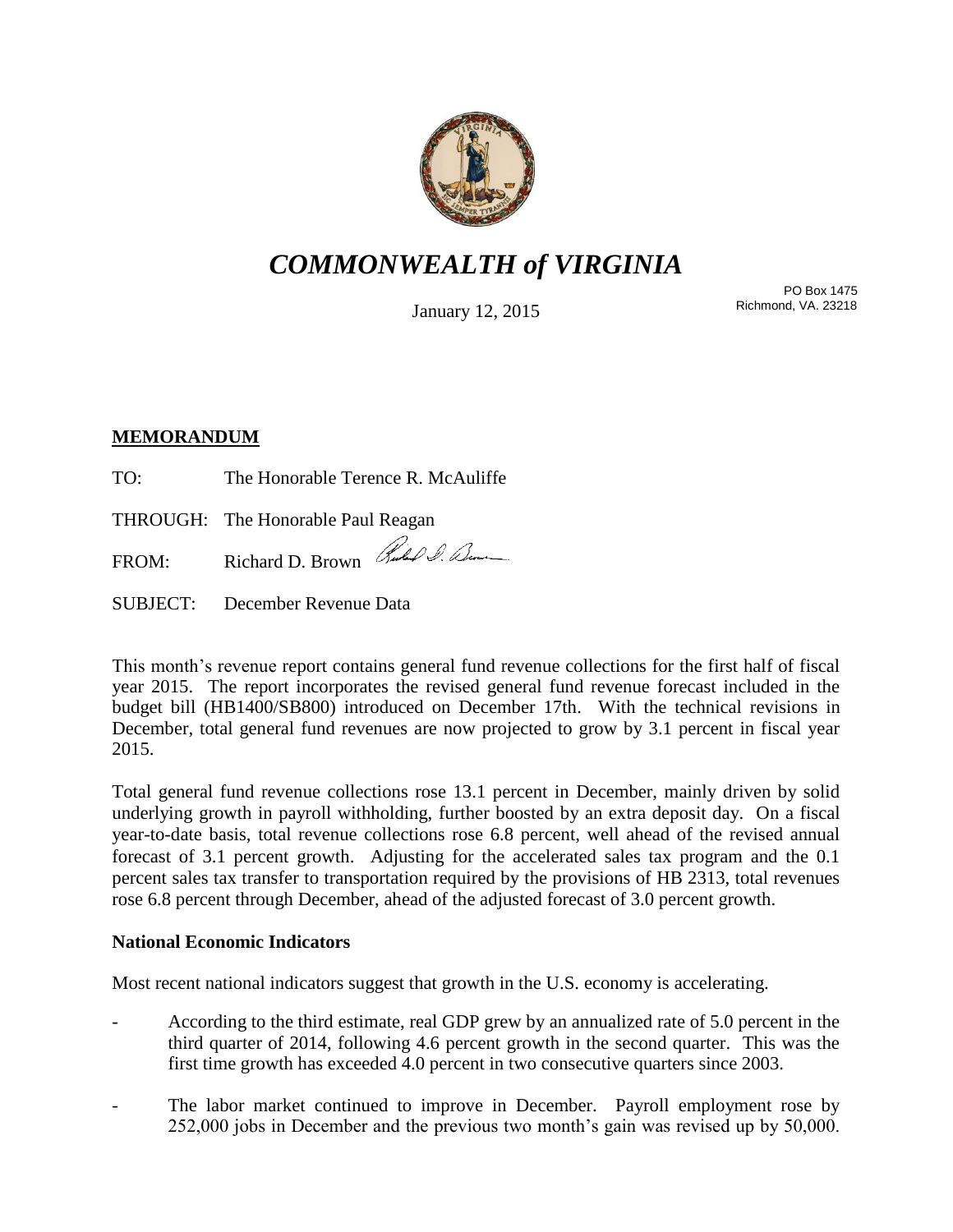In 2014, job growth averaged 246,000 per month compared with an average monthly gain of 194,000 in 2013. In a separate report, the unemployment rate fell from 5.8 percent to 5.6 percent in December.

- Initial claims for unemployment fell from 298,000 to 294,000 during the week ending January 3. The four-week moving average was unchanged at 291,000. Initial claims have declined in five of the past six weeks and are consistent with an improving job market.
- With eight of the ten components increasing, the Conference Board's index of leading indicators rose 0.6 percent in November following a 0.6 percent increase in October. The index has increased in fourteen of the last sixteen months and is consistent with accelerating economic growth.
- The Conference Board's index of consumer confidence rose 1.6 points to 92.6 in December, partially reversing the 3.1 point loss in November. The present situation component offset a slight decline in the expectations component. The appraisal of the current situation was the strongest since early 2008.
- Activity in the manufacturing sector slowed in December, with the Institute of Supply Management index falling from 58.7 to 55.5, the third decline in the past four months. Still, the index remains well above the expansionary threshold of 50.0.
- The CPI fell 0.3 percent in November and stands 1.3 percent above November 2013. Core inflation (excluding food and energy prices) advanced 0.1 percent and has increased 1.7 percent from a year ago.
- The Federal Reserve announced at its December meeting that it will keep the federal funds target rate at 0.0 to 0.25 percent, noting that it likely will be appropriate to maintain this target for a "considerable time."

#### **Virginia Economy**

In Virginia, payroll employment grew 0.4 percent in November from November of last year. Northern Virginia posted growth of 0.5 percent, Richmond-Petersburg grew 1.9 percent, and Hampton Roads employment growth was 1.0 percent. The seasonally adjusted unemployment rate in the Commonwealth fell 0.3 percentage point to 5.0 percent in November and was 0.3 percent below last November. This was the second consecutive monthly decline and the lowest rate since April 2014.

The Virginia Leading Index rose 0.4 percent in November after advancing 0.5 percent in October. Within the Virginia index, the U.S. leading index, auto registrations, building permits, and initial claims for unemployment improved in November, while future employment was unchanged. The indexes for all the major metro areas except Lynchburg increased in November.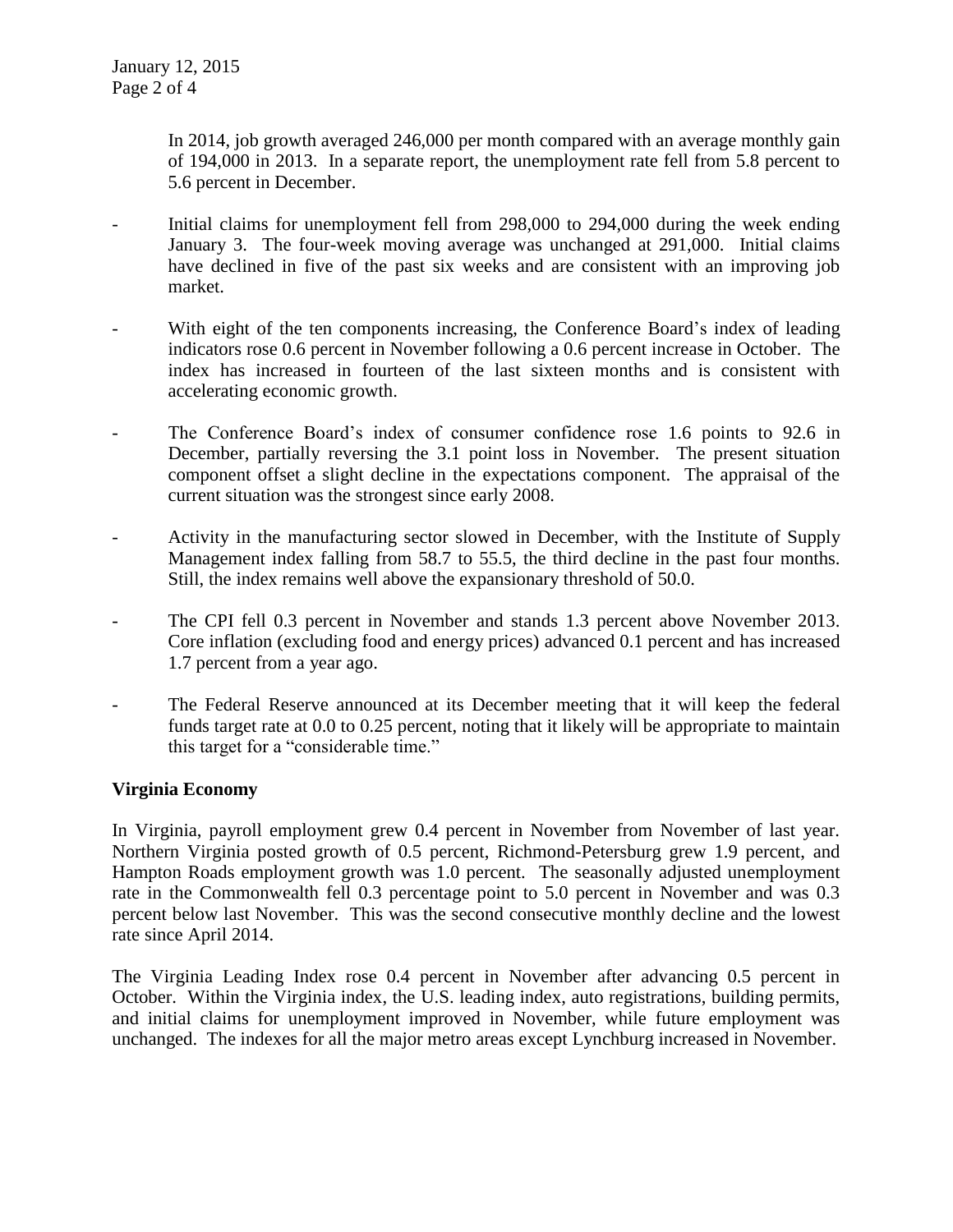January 12, 2015 Page 3 of 4

### **December Revenue Collections**

Total general fund revenue collections rose 13.1 percent in December, mainly driven by solid underlying growth in payroll withholding, further boosted by an extra deposit day. On a fiscal year-to-date basis, total revenue collections rose 6.8 percent, well ahead of the revised annual forecast of 3.1 percent growth. Adjusting for the accelerated sales tax program and the 0.1 percent sales tax transfer to transportation required by the provisions of HB 2313, total revenues rose 6.8 percent through December, ahead of the adjusted forecast of 3.0 percent growth.

*Net Individual Income Tax (69% of general fund revenues)*: Through December, collections of net individual income tax rose 7.9 percent from the same period last year, ahead of the annual estimate of 3.5 percent growth. Performance in each component of individual income tax is as follows:

*Individual Income Tax Withholding (64% of general fund revenues): With an* additional deposit day compared with December of last year and strong underlying growth, collections of payroll withholding taxes rose 15.1 percent in December. Year-todate, withholding collections are 6.2 percent ahead of the same period last year, leading the revised annual estimate of 2.9 percent growth.

*Individual Income Tax Nonwithholding (16% of general fund revenues)*: Collections in this source were \$158.4 million in December compared with \$113.5 million in December of last year. Year-to-date collections for the fiscal year rose by 19.3 percent, ahead of the annual estimate of 6.3 percent growth.

December and January are significant months for collections in this source, and receipts can be distorted by the timing of payments. Taxpayers have until January 15 to submit their fourth estimated payment for tax year 2014 and some of these payments are received in December. A clearer assessment of growth will be possible at the end of January, when all quarterly payments have been received.

*Individual Income Tax Refunds*: December is not significant month for refund activity, as it concludes tax year 2013 refund processing. Through December, TAX has issued \$280.3 million in refunds compared with the first-half estimate of \$285.3 million.

*Sales Tax (19% of general fund revenues)*: Collections of sales and use taxes, reflecting November sales, fell 1.0 percent in December. November represents the beginning of the holiday shopping season and a clearer assessment of the season will be possible after receiving December sales tax payments on due January  $20<sup>th</sup>$ . On a year-to-date basis, collections have risen 3.0 percent, trailing the annual estimate of 4.3 percent growth. Adjusting for the partial repeal of the accelerated sales tax program and the 0.1 percent sales tax transfer to transportation required by HB 2313, sales tax collections have grown by 3.7 percent year-to-date, ahead of the economic-base forecast of 3.4 percent growth.

*Corporate Income Tax (4% of general fund revenues)*: December is a significant month for corporate income tax collections as quarterly estimated payments are due for most corporations. Collections of corporate income taxes were \$166.4 million in December, compared with receipts